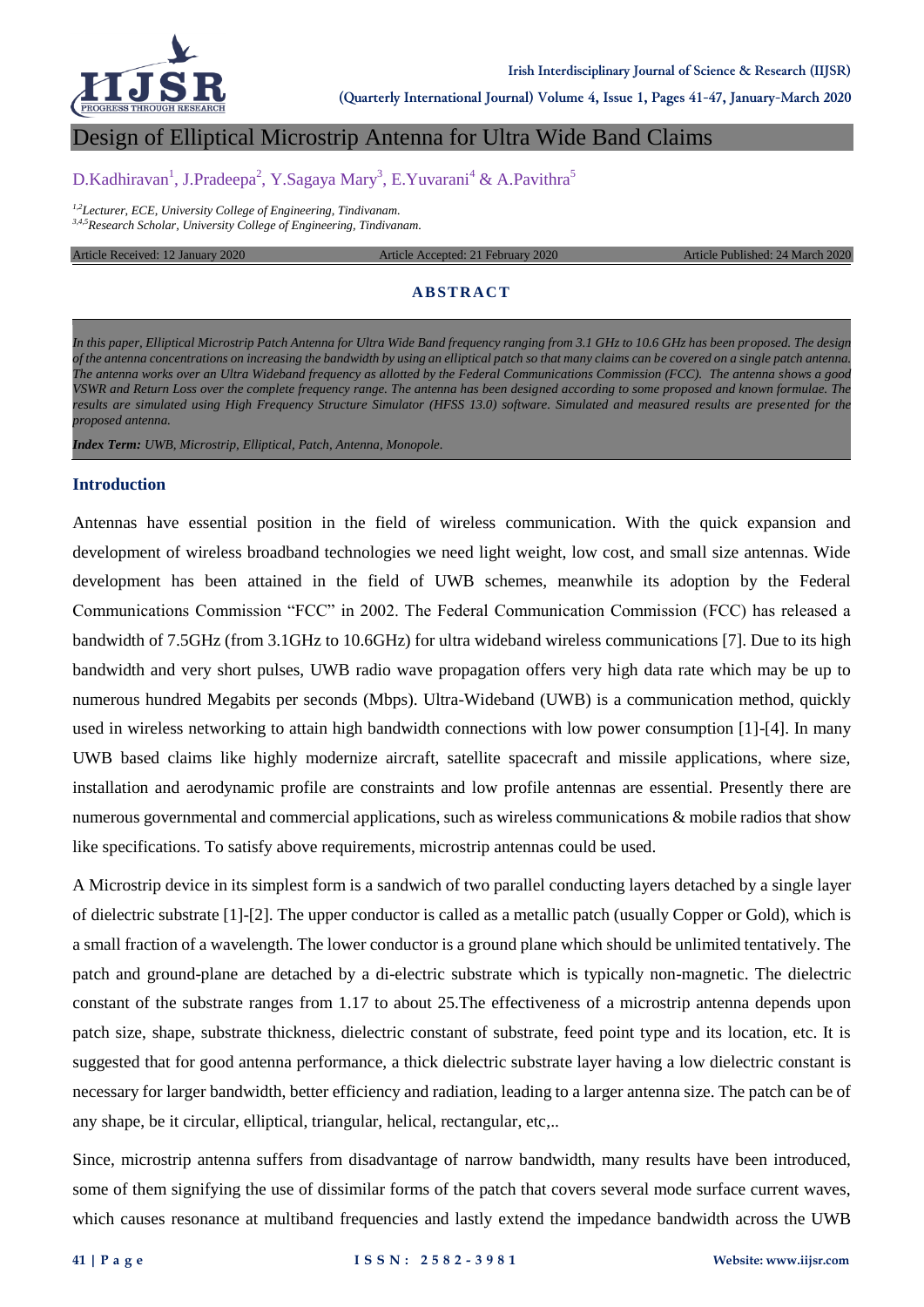

**(Quarterly International Journal) Volume 4, Issue 1, Pages 41-47, January-March 2020**

range [3]-[5]. The abilities of UWB are it works over an ultra-wide bandwidth, acceptable radiation properties over the entire frequency range, a good impulse response with negligible distortion and low power consumption.

Elliptical microstrip patch antennas (EMSA) are the ones we are considering as their geometry signifies more abilities for a variety of low-profile antenna claims [8]-[10]. Out of the several shapes used in the microstrip antenna like rectangular, circular, square, helical the elliptical shape has numerous advantages like providing larger flexibility in the design and it has the largest bandwidth in the range of GHz. It has been found that elliptical antenna may give better return loss, good directivity and radiation pattern when we are ready to concession somewhat over the size of antenna [8].

## *A. Antenna Design*

The designed printed elliptical monopole antenna PEMA is shown in Fig. 1 and the design parameters are calculated using the following steps:

$$
fl = \frac{7.2}{(l+r+p)\times k} \tag{1}
$$

$$
L=2B \& r=A
$$

Where,  $f\ell$  is the lower edge frequency,  $P$  is the 50 $\Omega$  feed line length, which has been projected in this design to be equal to 0.3 mm, while*,* and the come near to value of *εeff* is given by:

$$
\varepsilon e f f = \frac{(\varepsilon r + 1)}{2} \tag{2}
$$

For FR4 substrate with thickness of 1.6 mm, *εeff is* approximated to be equal to 1.27*.*The parameters; *L*, *r* and *P*, in (1) are all that by selecting  $A = 14$ mm and  $B = 12$ mm at 3.1 GHz as an estimated lower cut off frequency.

## *B. Microstrip Line Width (Wstrl)*

The line width can be calculated from the following equation:

$$
z0 = \frac{87}{\sqrt{\epsilon r + 1.41}} \ln \left( \frac{5.98h}{0.8wstrl + t} \right) \tag{3}
$$

Where *Z0* is the characteristic impedance of the line, *h* is the substrate thickness which has been taken 1.6mm as a typical value for the FR4 substrate, *t* is the metallization thickness taken as 0.035 mm, Wstrl is the microstrip feed line width and *εr* for FR4 substrate is 4.3. Therefore according to (3), for characteristic impedance of 50 Ω, Wstrl must be 3mm.

## *C. Ground Plane Layer Length (Lg)*

The ground plane length has been found to be equal to *λ*/4 at the lower band-edge frequency 3.1 GHz as in the following calculations:

$$
Lg = \lambda/4 = c/4kfl \tag{4}
$$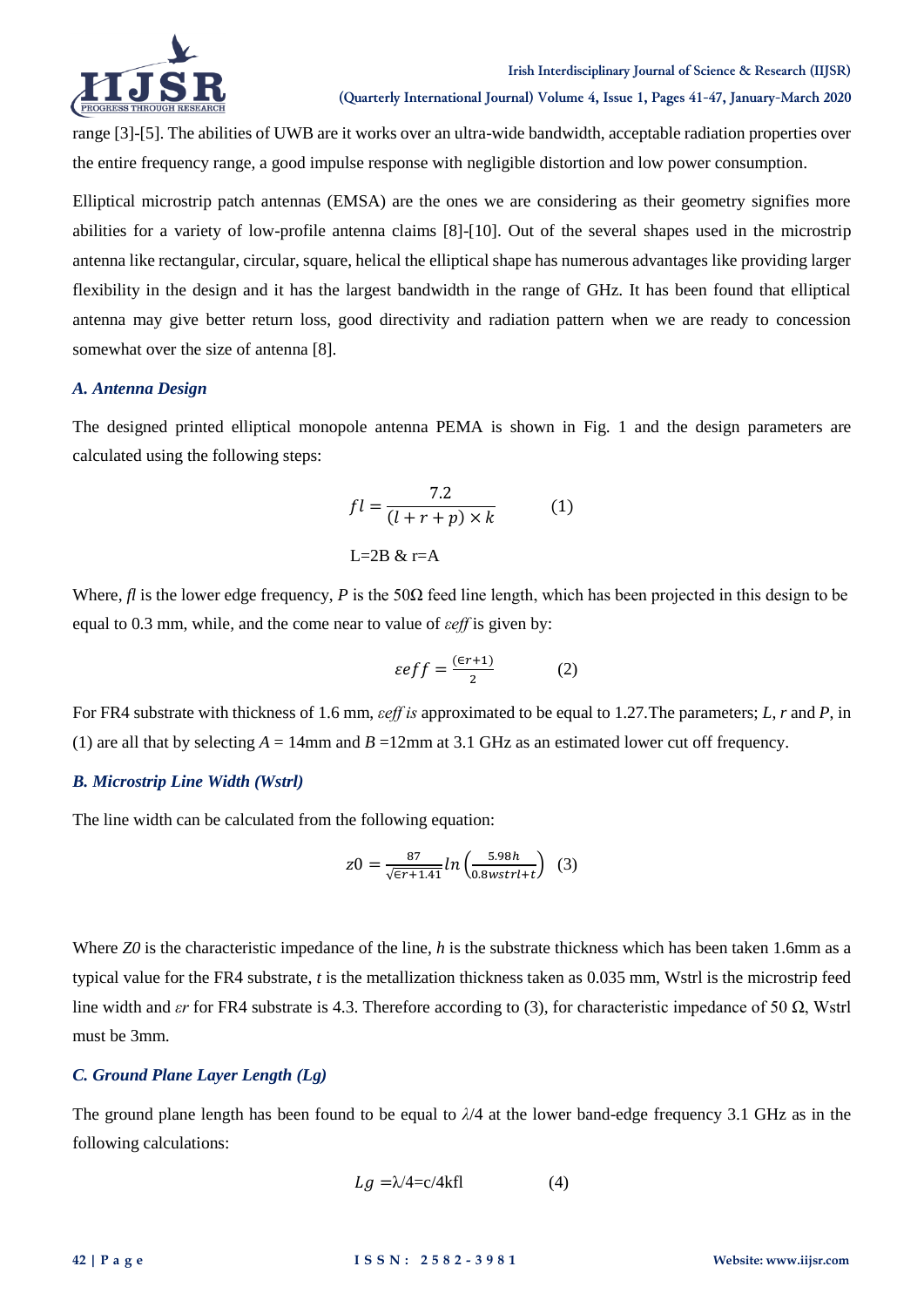

Where, k here is same as seen in equation (1).

Accordingly, the parameter ground plane length has been calculated as 20 mm.

Fig1 and Fig2 show Geometry of the designed PEMA antenna, with design parameters as follows:

A= 14 mm, B=12 mm, X= 55 mm, Wstrl= 3 mm, Y=56 mm, LG=20mm, P= 0.3 mm, dielectric 4.4; FR4 substrate width of 1.6 mm.

# *D. Substrate Dimensions*



## **Fig.1.** Top view

After calculating the above parameters the overall dimensions are decided for the substrate.



**Fig 2.** Antenna view in HFSS tool

In the present paper, an elliptical microstrip patch antenna for Ultra Wide Band applications has been designed. We are using elliptical patch because it provides comparatively larger bandwidth than others.

The partial ground plane method is used in this antenna, since it offers increased bandwidth, hence it is called elliptical monopole antenna.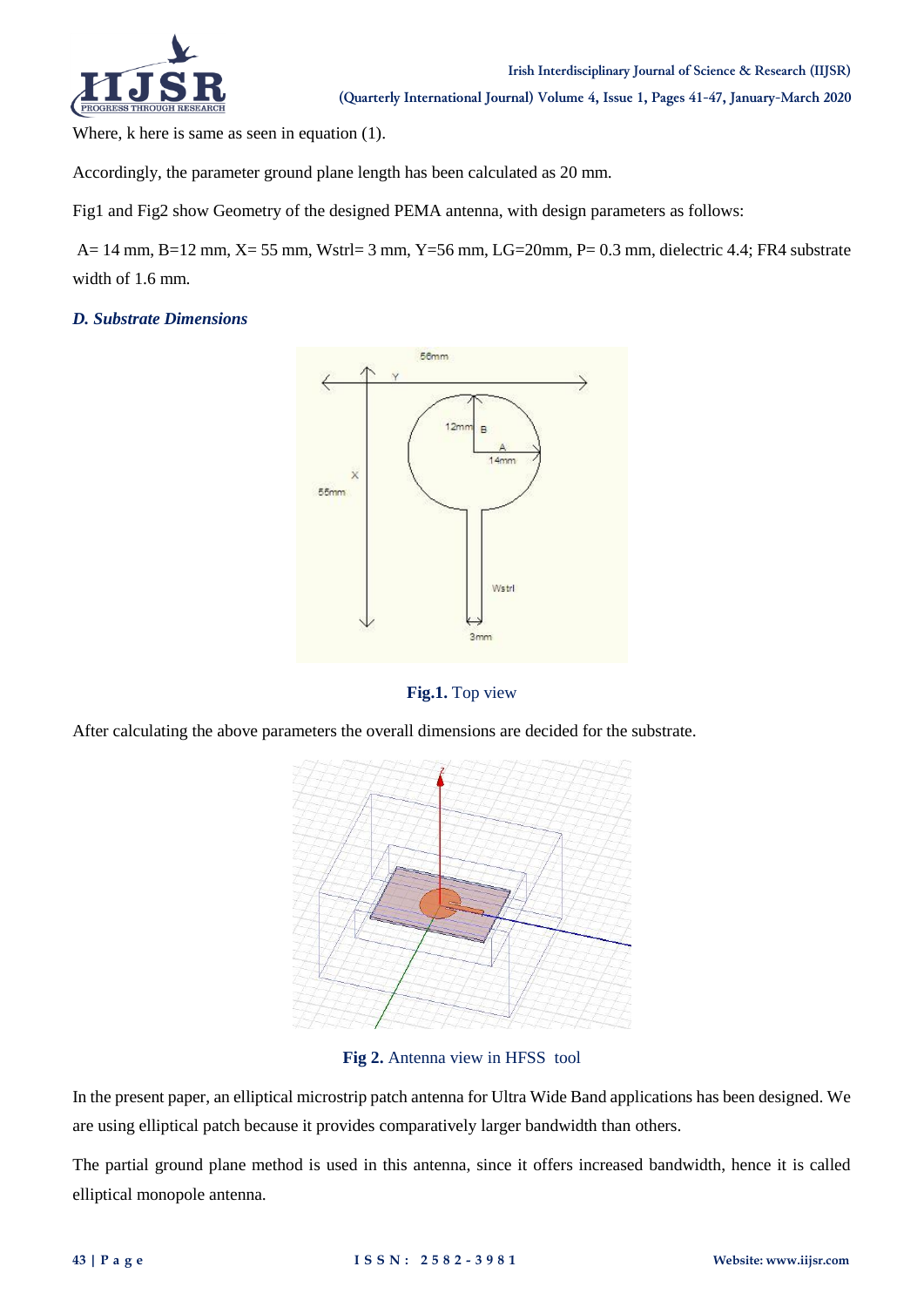

**(Quarterly International Journal) Volume 4, Issue 1, Pages 41-47, January-March 2020**

*Design Specifications of Proposed Antenna at Different Frequencies: (All units in mm)*

| Frequency                    | 3.2Ghz | 6.22Ghz |
|------------------------------|--------|---------|
| Patch dimension along X      | 3.83   | 1.91    |
| Patch dimensions along Y     | 3.18   | 1.53    |
| Substrate thickness          | 62mil  | 62mil   |
| Substrate dimensions along X | 6.7    | 3.8     |
| Substrate dimensions along Y | 9.53   | 4.69    |
| Inset distance               | 0.971  | 0.468   |
| Inset gap                    | 0.243  | 0.243   |
| Feed width                   | 0.485  | 0.485   |
| Feed length                  | 2.948  | 1.469   |

# **Simulated Result**

*A. Return Loss*







**Fig.4:** Return loss at 6.22 Ghz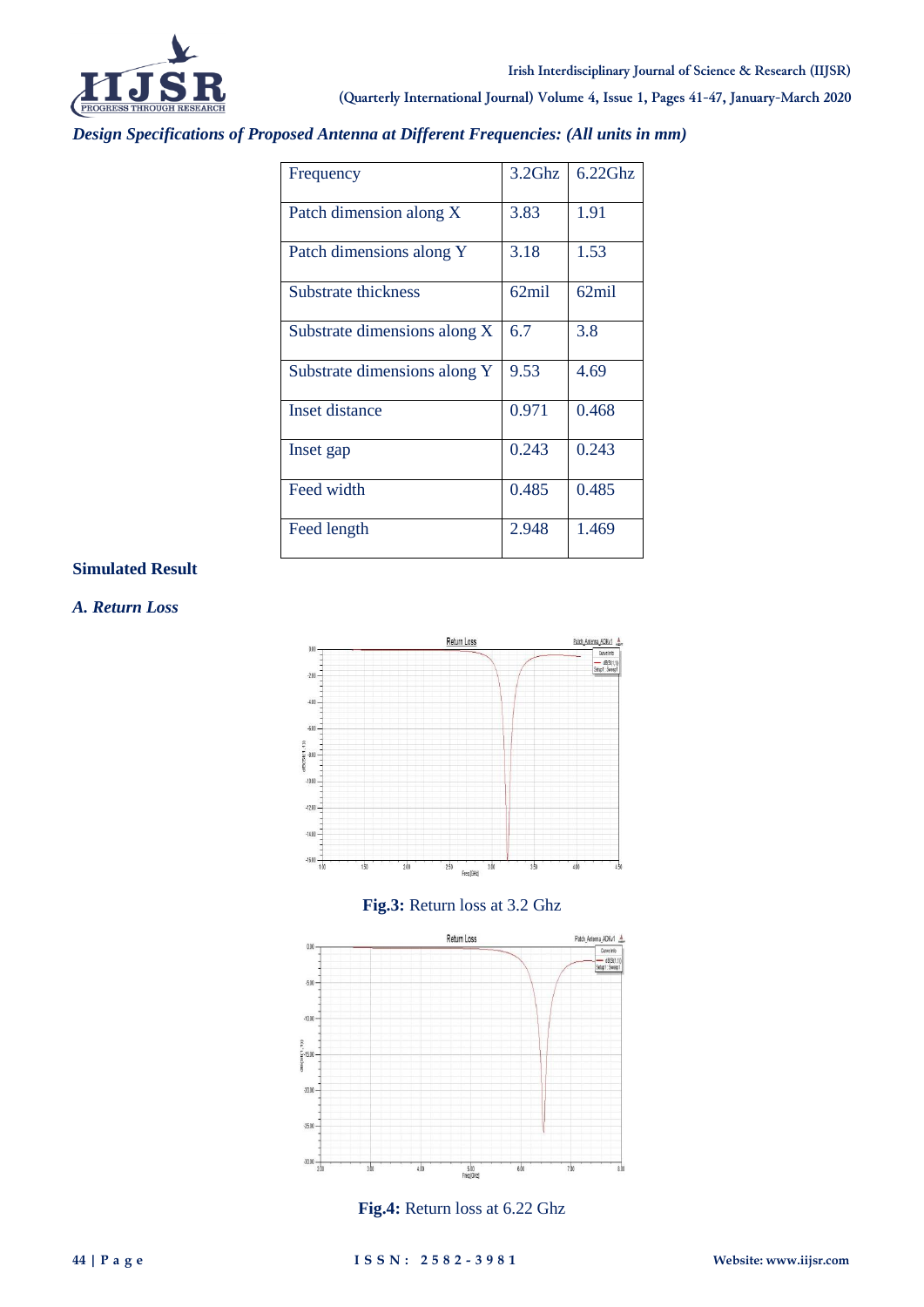

Fig.3 and Fig.4 shows the plot for return loss at 3.2Ghz, 6.22Ghz. The –10 dB return loss bandwidth of the antenna should cover 3.2 GHz to 10.6 GHz to satisfy the UWB system applications. As seen in the plot for that the return loss curve has resonance frequencies at 3.2 GHz, 6.22 GHz and 9.42GHz return loss the graph is below -10dB for the desired frequency range hence, this graph is satisfied for better performance. It is observed.

# *Comparison between Return Loss*



*B. Gain* 



| dB(GainTotal) |                  |
|---------------|------------------|
|               | 6.6371е+000      |
|               | 4.4255е+000      |
|               | 2.2139е+000      |
|               | 2.3174e-003      |
|               | -2.2093е+000     |
|               | -4.4209е+000     |
|               | -6.6325е+000     |
|               | -8.8440е+000     |
|               | $-1.1056e + 001$ |
|               | $-1.3267e + 001$ |
|               | $-1.5479e + 001$ |
|               | $-1.7690e + 001$ |
|               | $-1.9902e + 001$ |
|               | $-2.2114e + 001$ |
|               | $-2.4325e + 001$ |
|               | $-2.6537e + 001$ |
|               | $-2.8748e + 001$ |

## **Fig.5:** Gain at 3.2GHz



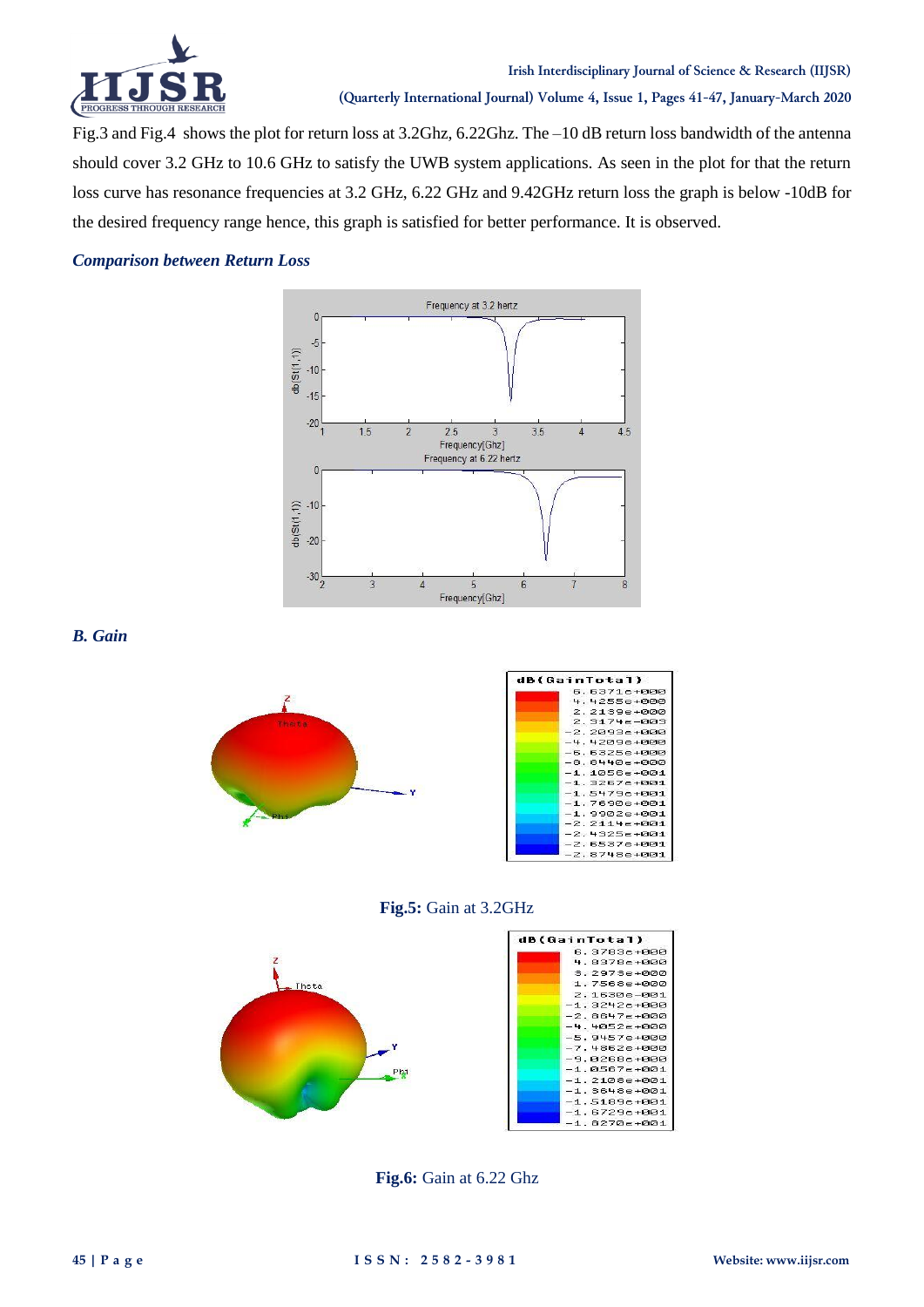

# **Irish Interdisciplinary Journal of Science & Research (IIJSR) (Quarterly International Journal) Volume 4, Issue 1, Pages 41-47, January-March 2020**

The measured radiation patterns of the antenna on the E-plane and H-plane at resonant frequencies of 3.1 GHz and 6.22 GHz are shown in Fig 5and Fig 6. The results show reasonable omnidirectional radiation pattern .The omnidirectional antenna is capable of transmitting in all the possible directions with equal intensities.

For perfect impedance matching, the reactance should be negligible and impedance should be 50  $\Omega$ . From the plot above we can see the impedance is approximately 50  $\Omega$ , hence it is satisfied.





*C. Impedance*



**Fig.8:** Impedance at 6.22Ghz

# **Conclusion & Future Scope**

The desired and simulated result is approximately same. To further improve the performance of antenna a slit or slot can be added to the antenna. The antenna can also be modified to work as a reconfigurable antenna.

## **REFERENCES**

[1] K. P. Ray, " Design Aspects of Printed Monopole Antennas for UWB Applications", Hindawi Publishing Corp. International Journal of Antennas & Propagation Volume 2008, Article ID 713858, 8 pages doi:10.1155/2008/713858.